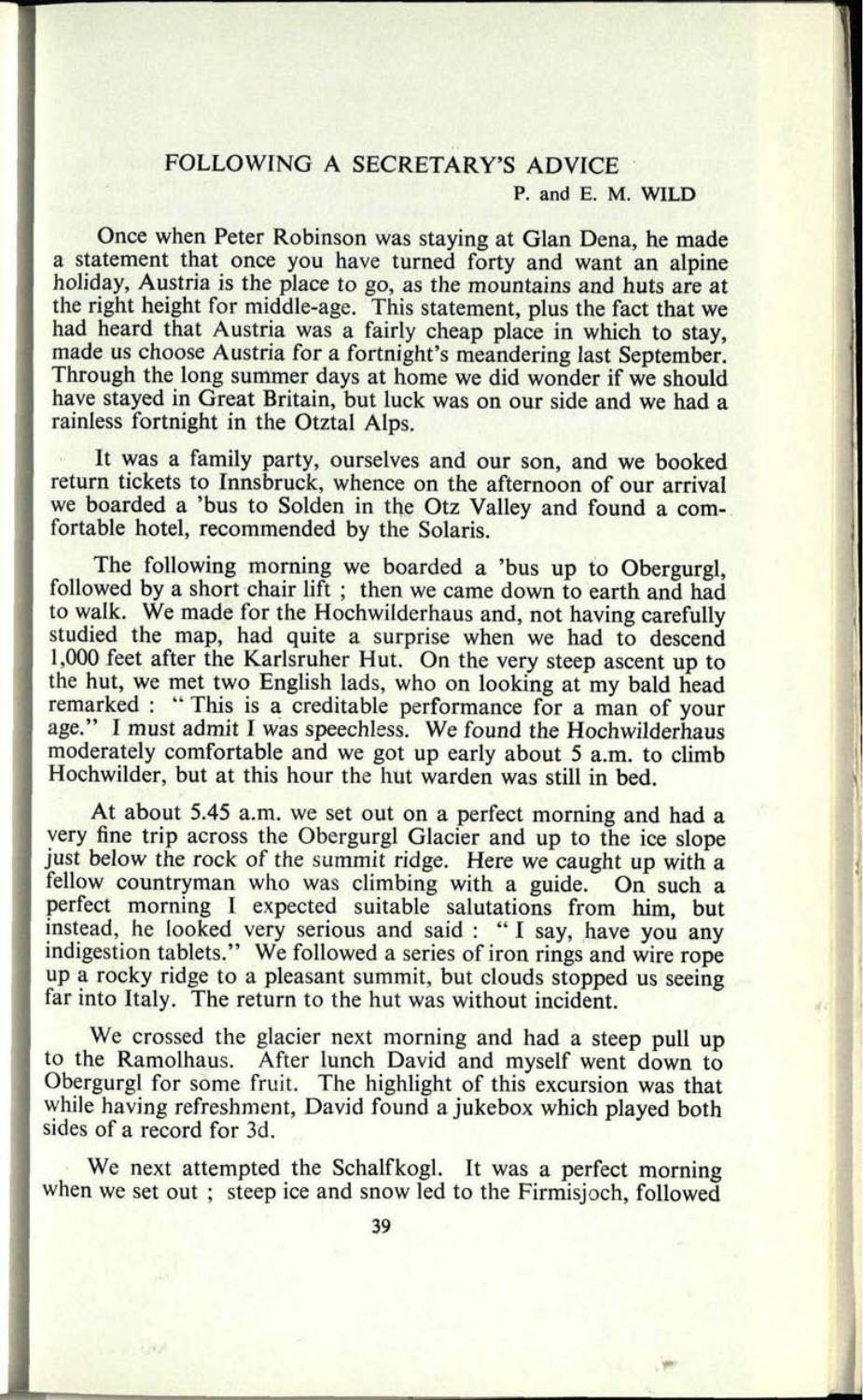by a rough loose ridge, but we failed to reach the summit due to steep exposed hard ice. On arriving back at the hut the guardian, ever anxious to speak English, asked us if we would like blue cabbage with our evening meal. Our next hut was the Neue Samoar at the head of the Nieder Tal. To reach this we crossed the Ramoljoch and down an easy glacier the Spiegelferner, followed by a long trudge, crossing the river at a very impressive snow bridge. This hut is new and well equipped, more like an hotel. There is a young lady at <sup>a</sup> reception office, a spacious dining-room, and David even found <sup>a</sup> power point for his electric razor.

The following morning we thought the weather was breaking; slight rain and heavy mist shrouded the hut, but we walked up the Kreuz Spitze and on reaching the summit the mist cleared, giving good views. From here we moved up to the Similaun hut on the Italian side of the frontier ; actually it is a very old inn and not <sup>a</sup> C.A.I, hut. Here we enjoyed wonderful wine and food. Our next objective was Similaun the following morning. We set out in perfect conditions, hard frost, a clear sky and good visibility. On the top there was <sup>a</sup>very keen wind as we stood and recognised in turn the Brenta Dolomites and the Ortler. We had a delightful descent to the hut, and thence down the Nieder Tal to the village of Vent-a delightful place. Being September we easily found accommodation in an inn.

Next morning when we set out for the Breslauer Hut the shadow side of the valley was white with frost. By a steep trudge we reached the hut and after a meal prospected the route for the following day, our last in the mountains. This proved to be a most enjoyable climb to the summit of the Wildspitz whence we had magnificent views in all directions, seeing clearly the whole of the Dolomites, the Ortler, the Bernina, the Glarus Alps, and in the far distance the Oberland. On our descent we met a German party, with a guide, at the bergschrund. They beckoned us over and the German said : " We have time. I have no air, puff-puff," and he looked it.

We can recommend the Otztal for a family holiday. The huts and hills are in the right proportions for middle-aged parents and not too experienced offsprings.